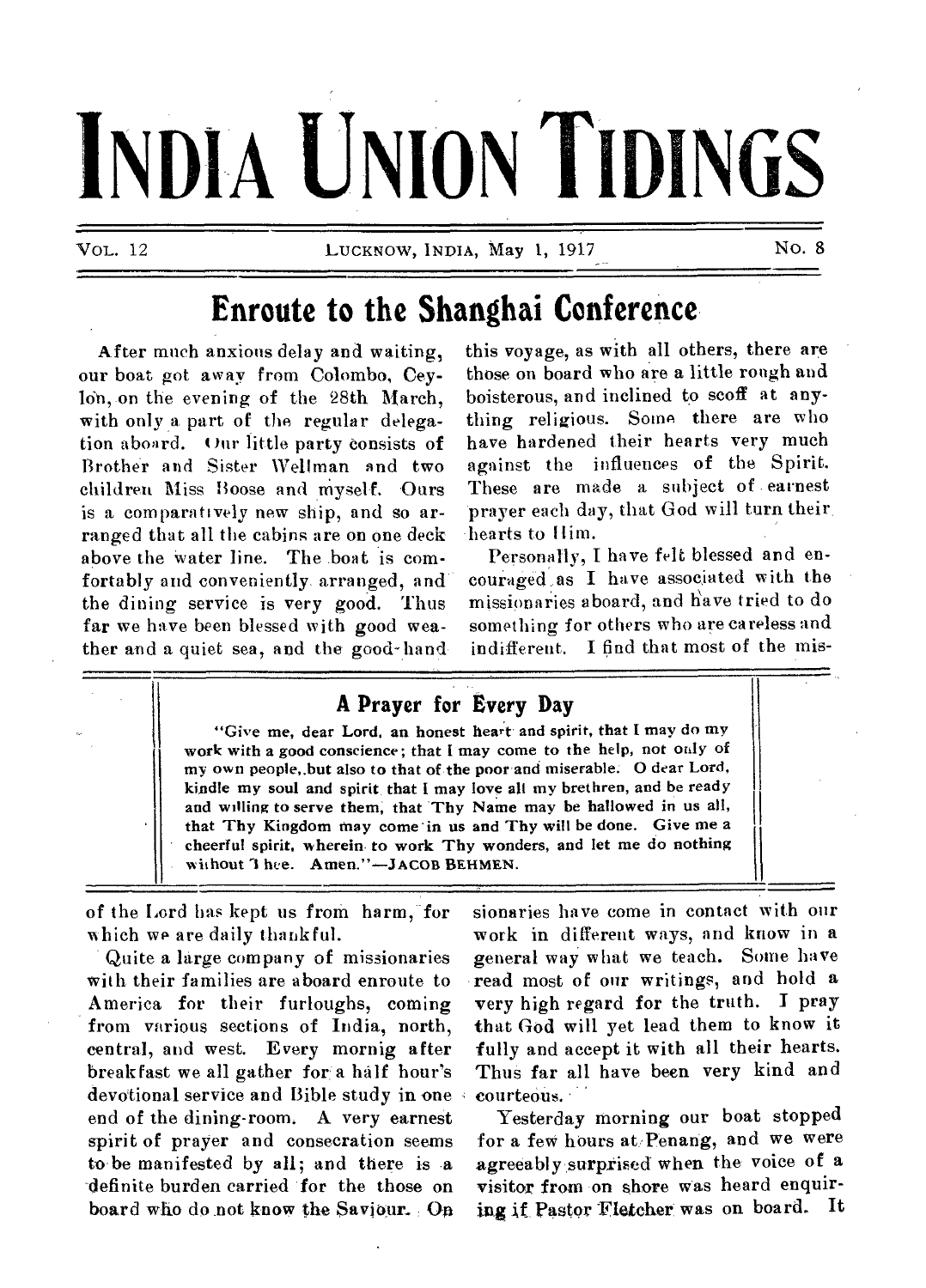proved to be Brother W. W. Mathews, from Singapore, who had just come to Penang to canvass the place for our literature. For the few minutes he, could be with us we had a very enjoyable visit with him. He seemed bubbling over with enthusiasm and courage, and spoke so hopefully of the progress of the work here in the Straits.

At this writing we are going through the Malacca Straits, about five hours ride above Singapore. We will reach Singspore this evening if all is well, where the boat stops for abouty thirty-six hours. At best we are going to be late in reaching Shanghai for the conference, but we are praying that our journey may be hastened from here on, and that God will bless us with wisdom and utterance as we endeavour to represent the many needs of India. Remember us in your prayers as we continue on our several voyages, that the desired heaven may be reached *safely. J. S.* JAMES.

## **The Vision We Need**

(The missionaries who come to this country from America and Australia generally have a "vision" of India's needs before they start. Sometimes'however, after, we have been here for a time and there has been illness in the new home, some trouble pe haps with a brother worker, (who of course is always in the wrong) and a gradual deadening of spiritual susceptibilities through close contact with heathenism and ignorance in all its different forms, the "vision" needs to be renewed and the soul revitalized by the heavenly current of love. Pastor G. B. Thompson gave this talk in one of our sanitarium parlours in the United States, but the lesson is very applicable to us.)

What is a missionary? I have raised that question sometimes. Now I have' come to the conclusion" that the greatest need of a man is to have his soul saved. If we can benefit him temporarily we have not done much, but if we can help him physically here and spiritually through all eternity we are being missionaries. I believe the vision we need is the vision of a lost soul and the vision of what it will mean to be lost, to miss eternal life, to fail to lay hold of the fact. that God has given His Son to save us.

Men get a vision of what money will, do. I-was reading about the funeral of William K. Vanderbilt, the multi-millionaire. Five thousand people were gathered outside on the street.

When they carried him out one of the workingmen said, "Is that Mr. Vanderbilt they are bringing down the steps?"

 $\lq$  "Yes, that is Mr. Vanderbilt."

"Well, well," he said, "how things change! I stood where I am standing now hundreds of times and I have seen Mr: Vanderbilt come down those steps hundred§ of times, with millions in his pocket and I did not have a cent, and now he is coming down the steps without a cent in his pocket and I have two dollars."

He was two dollars ahead. The vision of money does not amount to much. But if a man has a vision of eternal realities it is a thing that lasts.

#### How to Write Your Name on the Stroll of Fame

I have often thought about one instance. You remember the Crimean war. You would have to open up an old history to find out who was the commander-in-chief and who that great man was that came down to the north of England when they played, "Here the Conquering Hero Comes." We do not know even who led the charge of the six hundred.

We do not know much about these people; but I will tell you one-name everybody remembers, that is a household Word--Florence Nightingale. You know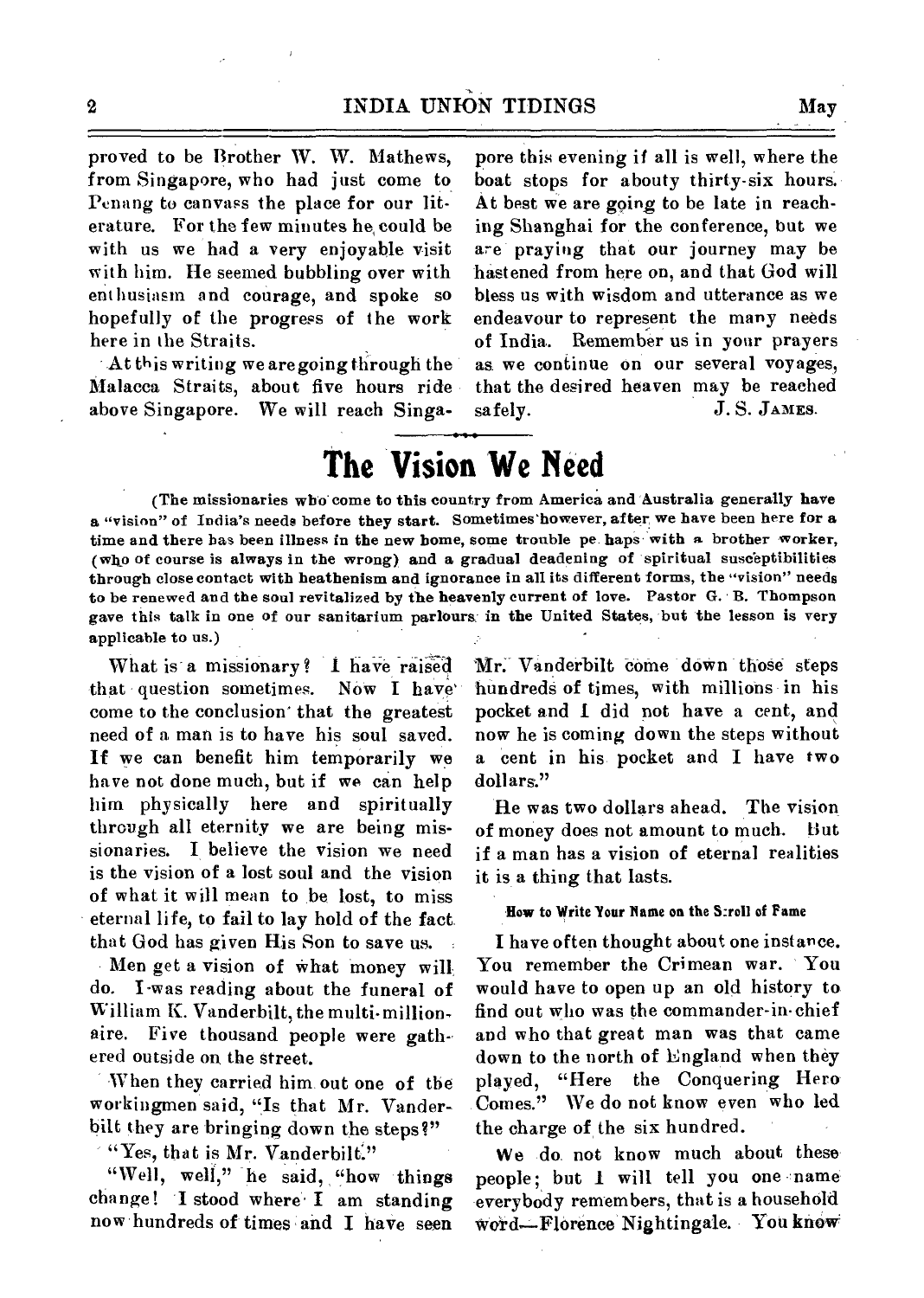that without going to a history. She went around in the trenches and in the hospitals and where the wounded and maimed and suffering were and was an angel of mercy, helping people. You do not know anything about those men that slaughtered the thousands, but the one that *helped,* you remember all about; and they loved her so that when she came into the great ward where men were cursing God, every curse would stop. They realized they were in the presence of another kind of spirit. 'they would kiss her shadow, and in all that army, with all those men, she was never insulted. That is the kind of work -that lasts. Friends, that endures. Do you want to write your name on the scroll of fame? That is the way to do it.

It seems to me that if we could get a vision of what real worth is, of the best way to immortalize our name and write it down in history, that is the thing to do; but we will have to do it along the lines Florence Nightingale did it—by 'reaching out and helping somebody. I tell you the fellow we want is the fellow that can help us, after all. We all need it. There are a lot of broken hearts around everywhere and they want somebody to help them. And so **I** believe God calls us to this work, and I am praying I may get a better vision of it than I have ever had before.

#### **The One Thing Needed**

There are a lot of things you can do without prayer. You can be a carpenter and you can be a good many things, and it is possible to be a doctor and not pray much, to saw off a man's leg and perform a good surgical operation without prayer, and I have found a man can preach and not pray much, and sit on a committee and give a lot of advice and not pray much. But when some one comes along and says, "My wife," or "my husband," or son or daughter or somebody, "has been given up by the doctors and **I** would like you to come and talk to her about her soul; I am not sure about her experience," you have to pray then. You • can't do *that* without prayer. And if you have been off somewhere and got to "spinning yarns" and having a hilarious time, you can't do that kind of work. You have to be *in touch* with God.

You can't get down at the bedside of a man with much confidence and pray the healing power of God to come upon him if your own soul is not right with God; if there is a shady thing in your life that nobody knew was there but that you have been nibbling at occasionally. The real missionary for God has to pray. We have got to commune with God. We have to keep our own soul right if we do that.

Somehow the Lord will open up avenues about us so we can help men; and I tell you the joy of eternal life will be to have someone come up-if you are there  $\equiv$  and take you by the hand, and say, " $\Gamma$ was discouraged. I had given up hope, I had concluded I would quit; but you came along and helped me and I took a new hold on things and I made it through and am here in the kingdom of God."

Gold and silver and institutions will go, but men\_ made immortal will live through all the eternal ages to come, and I think that is the vision we need.— $Life$ *Boat.* 

#### **Won from Catholicism**

Something worth reading, written by a lay member of the church. "I sent the *Signs* to a Catholic last year. He would not read it at first. 1 received -a letter from him a few days ago, asking for reading matter. He says he is now one of us, and expects to be baptised into our faith." Order a supply of *Signs* and reading matter from 17 Abbott Road.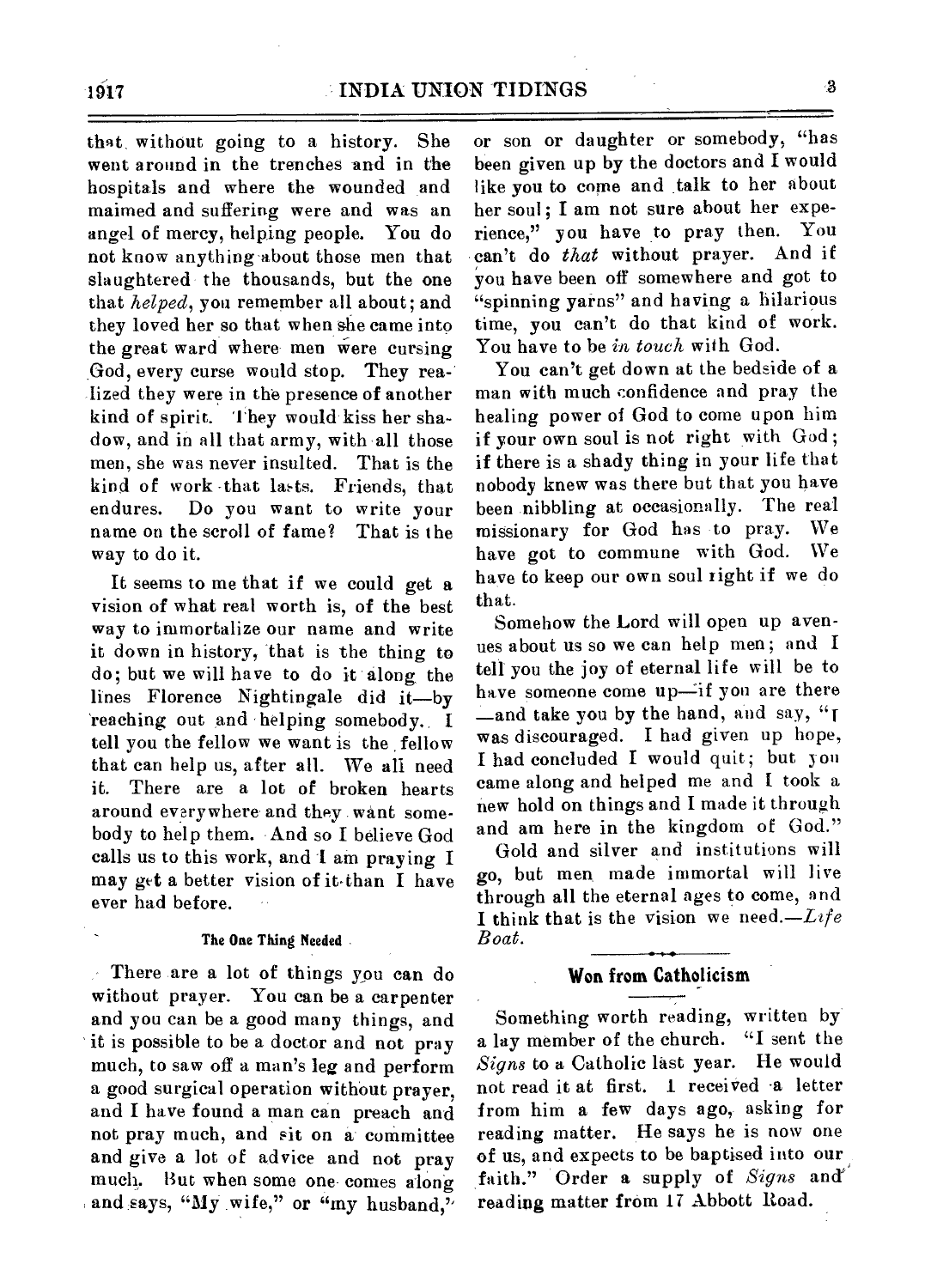## **Simla**

The season is opening with promise in both the evangelistic and medical lines.

Our brethren of the local church are all included in the Defense of India call, and are obliged. to make, up their quota of drills; but we are happy toreport that arrangements have been made so they are able to do double drills on two week days in lieu of *Friday .evening*  and Sabbath mornings. This concession was quite readily granted by the local. :officers.

During the past three weeks I have been assisting the Civil Surgeons in 'examining recruits, thus being able to lend assistance to the national cause

while keeping up my work at the same time.

The *ladies'* treatment. rooms are nearly completed and will enable us to care for *a* larger number of patients with ease.

During the present month I am conducting a series of studies on the book of Job, which are proving helpful and creating a new interest.

The motto of the Simla Church is,-*"I I re must make a new order of things,"*  and the result is already perceptible through increased activities along various lines, of which we shall give reports later.

H. C. **MENKEL, M.** D.--

## **Are You Near Kin to Shimei ?**

When you are in deep trouble, you soon discover who your friends- are.  $A_1$ dark hour came to King  $D$ avid, as sooneror later comes to all of us. He was forced to leave Jerusalem with a band of faithful men, who remained loyal to him, for Absalom, his own son, had organized a general uprising against him. "And as David and his men went by the way, Shimei went along on the hill's side over against him, and *cursed* as he went, and threw *stones* at him, and cast *dust."* 2 Samuel. 16 :13.

David sorely needed tender sympathy and help in that trying hour. Shimei didn't have any of *that* in stock, but it doesn't require much talent to throw dust. A. man with very ordinary ability -can do that successfully. One of David's valiant men asked to have an opportunity to go over and chop off Shimei's head: Then and there David showed the real greatness of his nature and taught. us a lesson: how to act under similar eirumstances. said, "Let him curse....  $\therefore$  It may be that the Lord will look on mine affliction.

and that the Lord will *requite me. good* for, his cursing this day." 2 **Sam:** 12:'

Just as certainly as you are a child of God, from **time to** time you will meet Shimei. So you may as well settle advance how you are going to act. You know when  $a$  man comes behind us and throws stones at us and casts dust all over us, human nature is likely to rise up within us. Then let us remember that the same God who shut up the lions' mouths solthey could not eat up Daniel, can shut a man's mouth so he can't talk about us unless it is for our best good to be talked about.

I meet people who say, "I can't *,stand*  this throwing dust about me. I am going to set myself *right."* I don't argue, with such people. I simply read them how David dealt with Shimei, and ask them whether they belong to Shimei's church or to David's church. If David had undertaken to throw dust back at Shimei he would have brought himself down to his level. David knew that the Lord had not inspired Shimei to curse, but he also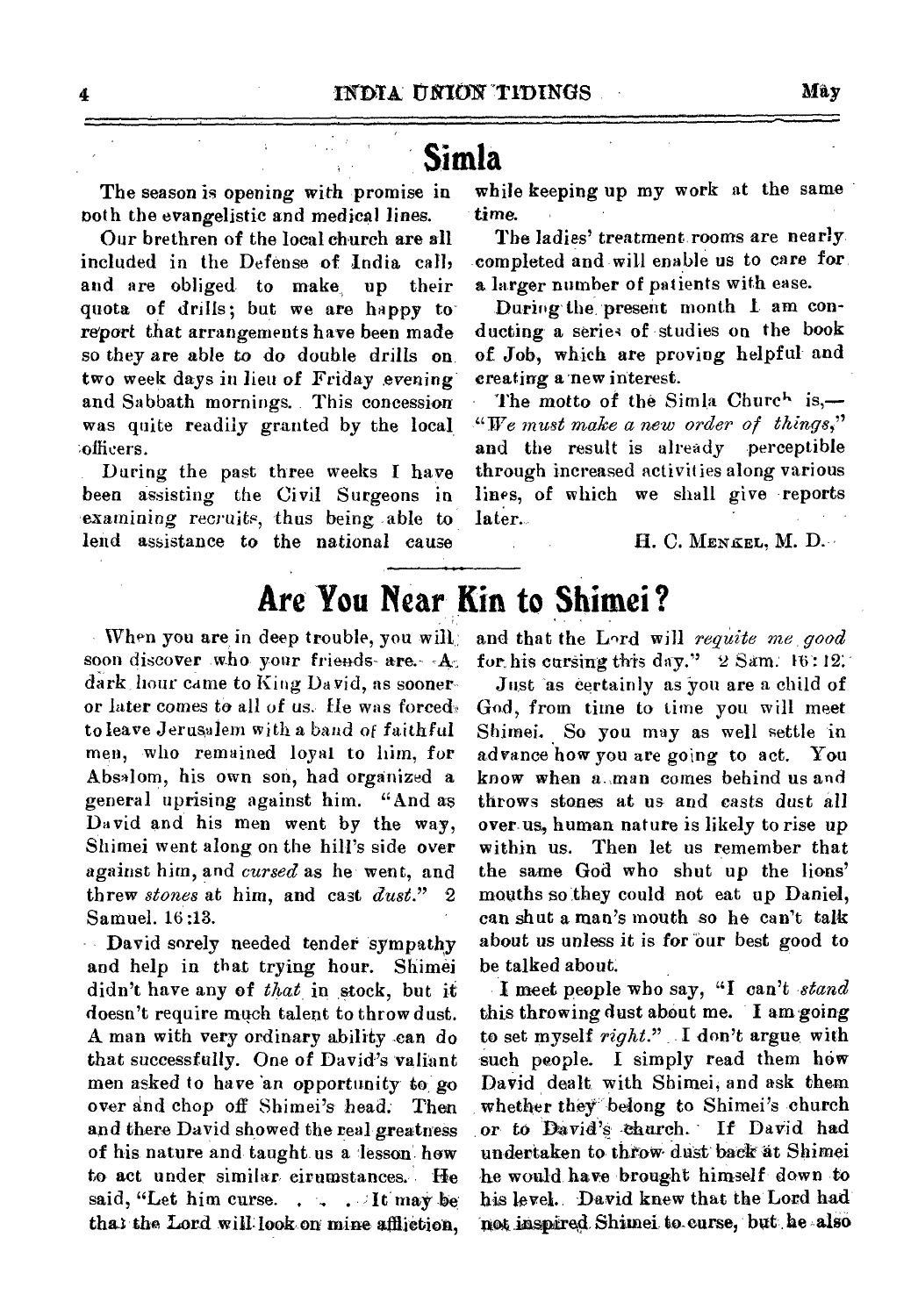knew that Shimei could not curse unless the Lord permitted it.

If we just let the Lord deal with Shimei as David did, instead of doing it ourselves, it will be all the better, both for us and for the Lord's work. For while you are straightening up one wretched, miserable lie, the Devil v ill probably have nine more sprouting. So you never

can catch up, but if you will leave it to the Lord, He will bye and bye bring something out in your life that will show to everyone that it was a falsehood, and He will deal with liars too. And He will know how to deal with them right. which is more than we know how to do with our poor human judgment.-D. *Paulson, M.* D.

## **Coimbatore**

The past few months have been busy ones 'for us here' in Coimbatore. '1 he Lord has greatly blessed us during the past year. All of our teachers and students with hut few exceptions have maintained good health and have done splendid work.

We have just finished up the final examination for this year, and the majority of the students have gone to their homes for a two-months' -vacation. School will begin again about the first of June. All plan to return next year, except four who finished the tenth grade this year. Two of the four plan to take up work somewhere in the South, and the other two, I understand, are planning to go to Lucknow to continue' their studies in the Union, Training School. We bespeak for them a profitable time in the Lucknow school and hope that after spending a year or two there they also will return to take up work somewhere in this field.

In the ninth and tenth grade Bible class we studied Bible Doctrines, taking up as far as possible in the time we had, the 'cardinal points of our faith. For the examination we gave the regular Standard of Attainment questions as set by the Educational Department of the General Conference. We do not know yet how they came out, but have reason to believe that most of them must have passed. The eighth grade Bible class studied the

Acts of the Apostles and the life and works of the Apostle Paul; while all the rest of the classes studied Old Testament History.

The last Sabbath of the school year was a very busy one, and one filled with blessings long to be remembered. At the beginning of the Sabbath, Friday evening, we had our farewell prayer and testimony meeting in which most every one took part. Early Sabbath morning a baptismal service was conducted in which six candidates followed their Lord in baptism. Four of them were Malayalees, one Tamil, and one Telegu. After this we had our Sabbath-school as usual. little later on we celebrated the ordinances of the Lord's house, and closed the Sabbath with a song and prayer service.

We thank the Lord that He has kept us through another year. We trust His grace for the future; and with renewed courage and zeal we begin preparations for another school year.

G. G. **LOWRY.** 

### **1917 Year Book**

We have just received a limited stock of the above, and shall be glad to supply at 14 annas each, post free. Every worker should have a copy of this valuable publication.

International Tract Society.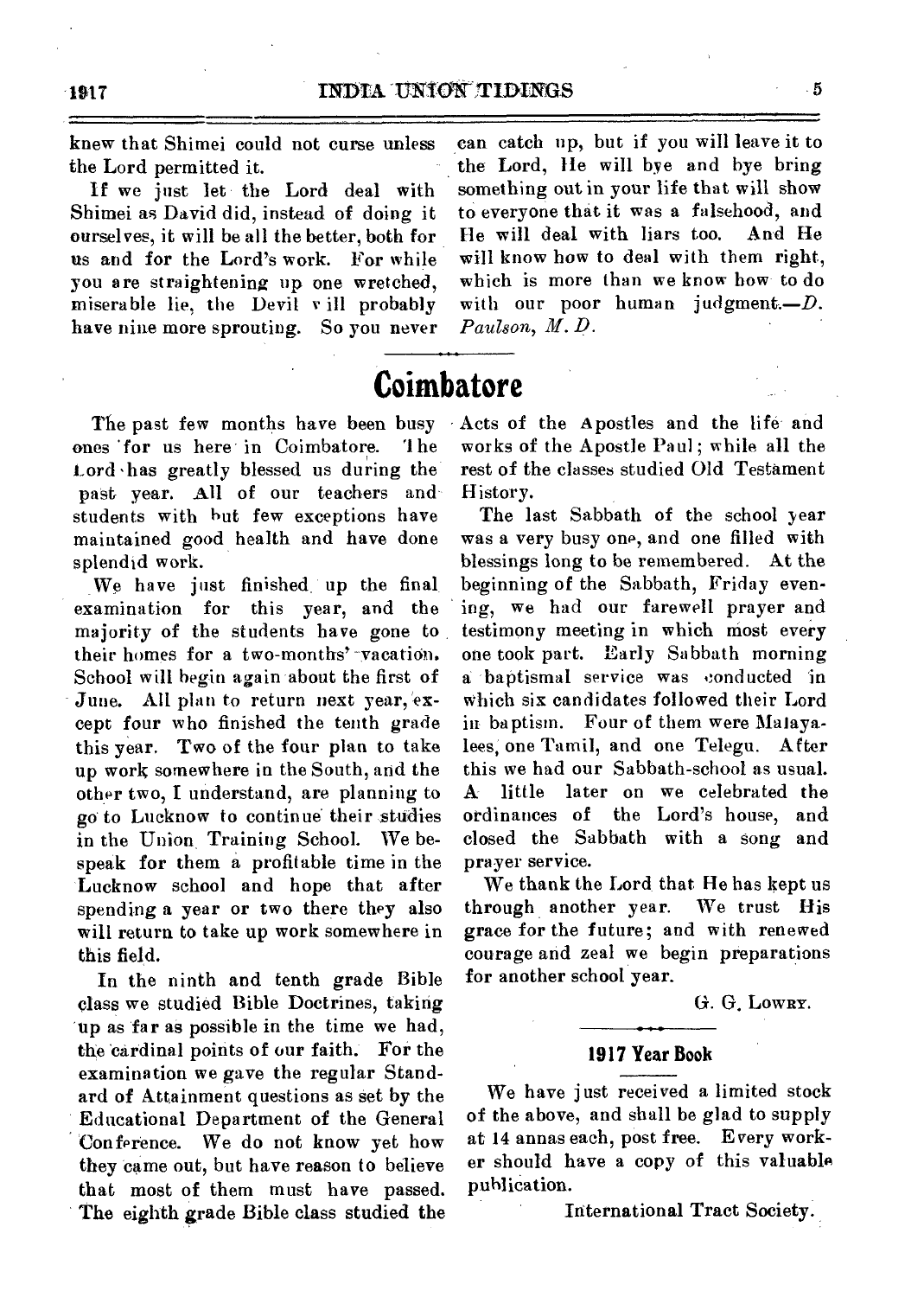## **A Place For Everyone**

"Church members, let the light shine forth. Let your voices be heard in humble prayer, in witness against intemperance, the folly, the amusements of this world, and in proclamation of the truth - for this time. Your voice, your influence, your time,—all these are gifts from God, and are to be used in winning souls to. Christ. Visit your neighbours, and show an interest in the salvation of their souls. Arouse every spiritual energy to action. Tell those whom you visit that the end of all things is at hand. The Lord Jesus Christ will open the door of their hearts, and will make upon their minds lasting impressions.

Troublous times are right upon us. The fulfilling of the signs of the times gives evidence that the day of the Lord is near at hand. The daily papers are full of indications of a terrible conflict in the future. Bold robberies are of frequent occurrence. Strikes are common. Thefts and murders are committed on every hand. Men possessed of demons are taking the lives of men and women and little children. All these things testify that the coming of Christ is near at hand.

1 he doctrine that men are released from obedience to God's requirements has awakened the force of moral Obligation and opened the flood-gates of iniquity upon the world. Lawlessness and dissipation and corruption are sweeping up like an overwhelming tide. In the family, Satan is at work; His banner waves even in professedly Christian households. There is envy, evil surmising, hypocrisy, strife, betrayal of sacred trust, indulgence of lust. The whole<br>system of religious principles and system of religious principles doctrines, which should form the foundation and framework of social life, seems to be a tottering mass, ready to fall to ruin.

"Strive to arouse men and women from their spiritual i :sensibility. Tell how *you* found Jesus, and how blessed you have been since you gained an experience in His service. Tell them what blessing comes to you as you sit at the feet of Jesus, and learn precious lessons from His word. Tell them of the gladness and joy there is in the Christian life. Your warm, fervent words will convince them that you have found the pearl of great price. This is genuine missionary work, and as you do it many will awake as from a dream *"—T estimonies for the Church, Vol.* 9, *page* 38.

**Nearness of the End** 

Courts of justice are corrupt. Rulers are actuated by a desire for gain, and love of sensual pleasure. Intemperance has beclouded the faculties of many, so that Satan has almost complete control of them. Jurists are perverted, bribed, deluded. Drunkenness and revelry, passion, envy, dishonesty of every sort, are represented among those who administer the laws. "Justice standeth afar off: for truth is fallen in the street, and equity cannot enter." Men are rushing on in the mad race for gain and selfish indulgence as if there was no God, on heaven, and no hereafter.

The Scriptures describe. the condition of the world just before Christ's, second coming. The apostle James pictures the greed and oppression that will prevail. He says: "Go to now, ye rich men, . . . ye have heaped treasure together for the last days. Behold, the hire of the labourers who have reaped down-your fields, which is of you kept back by fraud, crieth: and the cries of them which have reaped are entered into the ears of the Lord of Sabbath. Ye have lived in pleasure on the earth, and been wanton. Ye have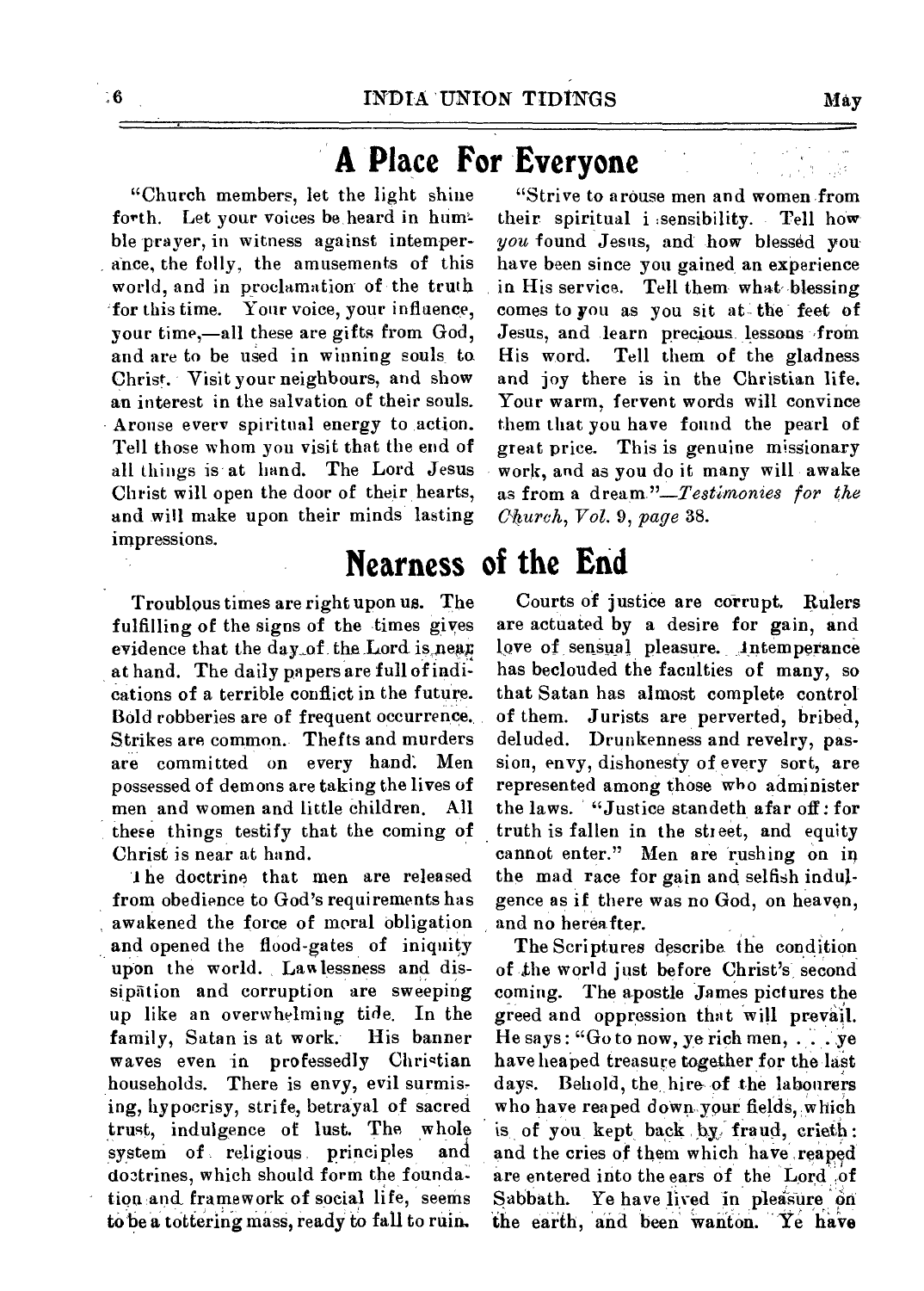nourished your hearts, as in a day of slaughter. Ye have condemned and killed the just; and he doth not resist you." This is a picture of what exists to-day. Byevery species of oppression and extortion, men are piling up colossal fortunes, while the cries of starving humanity are coming up before God.'

In accidents and calamities by land and by sea, in great conflagations, in fierce tornadoes and terrific hailstorms, in tenipests, floods, cyclones, tidal waves, and earthquakes,-in every place and in a thousand forms, Satan is exercising his power. He sweeps away the ripening harvest, and famine and distress follow. He imparts to the air the deadly taint, and thousands perish by the pestilence. The visitations are to become more and more frequent and disastrous. Destruction will be upon both man and beast. "The earth mourneth and fadeth away, . . . the haughty people of the earth do languish. The earth also is defiled under the inhabitants thereof; because they have transgressed the laws, changed the ordinance, broken the everlasting covenant."

The crisis is stealing gradually upon us. The sun shines in the heavens, passing over its usual round, and the heavens still, declare the glory of God. Men are still eating and drinking, planting and building, marrying and giving in marriage. Merchants are still buying and selling. Men are jostling against one another, contending for the highest place. Pleasure lovers are still crowding to theatres, horse races, gambling halls. The highest excitement prevails, yet probation's hour is fast closing, and every case is about to be eternally decided. Satan sees that his time is short, he has set all his agents to work, that men may be deceived, deluded, occupied, and entranced, until the day of probation shall be ended, and the door of mercy be forever shut. The time is right upon us

when there will be sorrow that no human balm can heal. Sentinel angels are now restraining the four winds, that they shall not blow till the servants of God are sealed in their foreheads; but when God shall bid His angels loose the winds, there will be a scene of strife such as no pen can picture.

The "time of trouble, such as never was," is soon to open upon us; and we. shall need an experience which many are too indolent to obtain. It is often -the case that trouble is greater in anticipation than in reality, but this is not true of the crisis before us. The most vivid presentation can not reach the magnitude of the ordeal. In that trial every man must stand for himself before God. Though \_Noah, Daniel, and Job were in the land, "as I live, saith the Lord God, they shall deliver neither sons nor daughters;they should deliver but their own souls by their righteousness."

Now, while our great High Priest is making the atonement for us, we should seek to become perfect in Christ. Not even by thought could our Saviour be' brought to yield to the power of temptation. Satan finds in human hearts some points where he can gain a foothold; some sinful desire is cherished, by means of which his temptations assert their power. But Christ declared of Himself, "The prince of this world cometh, and hath nothing in Me." Satan could find nothing in the Son of God that would enable him to gain the victory. He had kept His Father's commandments, and there was no sin in Him that Satan could use to his advantage. This is the conditior. in which those must be found who shall stand in the time of trouble.

"Our God shall come, and shall not keep silence: a fire shall devour before Him, and it shall be very tempestuous round about Him. He shall call to the heavens from above, and to the earth,